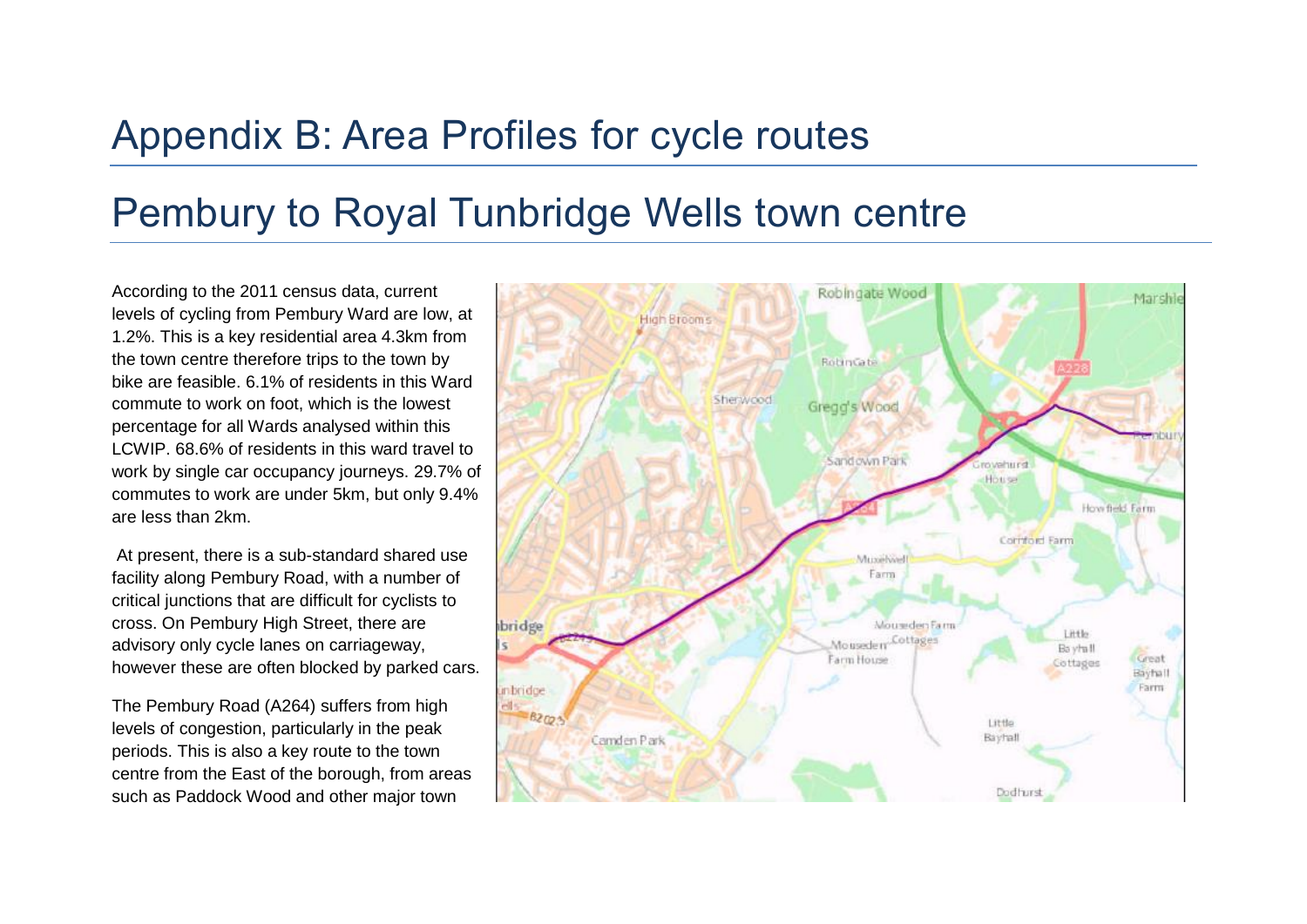centres such as Maidstone and a link from major roads such as the A21. There are also a number of schools along this route, Skinners Kent Academy (which currently has the highest level of students that travel bicycle in Tunbridge Wells), Beechwood School and Oakley School. This corridor is also a bus route although there is currently no bus priority facility. If a number of the residents that currently commute by single car occupancy journeys switched to a more sustainable mode of transport, this could have major benefits in reducing congestion along this corridor and also make bus journeys faster.

A number of infrastructure improvement measures have been suggested for this corridor. These are:

- 20mph speed limit zone in Pembury village and more cycle parking facilities
- Installation of mandatory cycle lanes and removal of on street parking in Pembury
- Revise the toucan crossing signals to give higher priority to cyclists and pedestrians
- Widen shared use paths and vegetation cutbacks
- Cyclist priority over the major side junctions, advance give way lines, coloured surfacing and raised tables
- Reposition street furniture along the shared use path
- As a longer term aspiration, put the cyclists back onto carriageway by removing the central hatchings
- Resurface Calverley Park Gardens, or, convert to a bus only route, reducing the volume of traffic and conflict with cyclists.

After prioritisation analysis was undertaken, this corridor is ranked in third place in the overall list.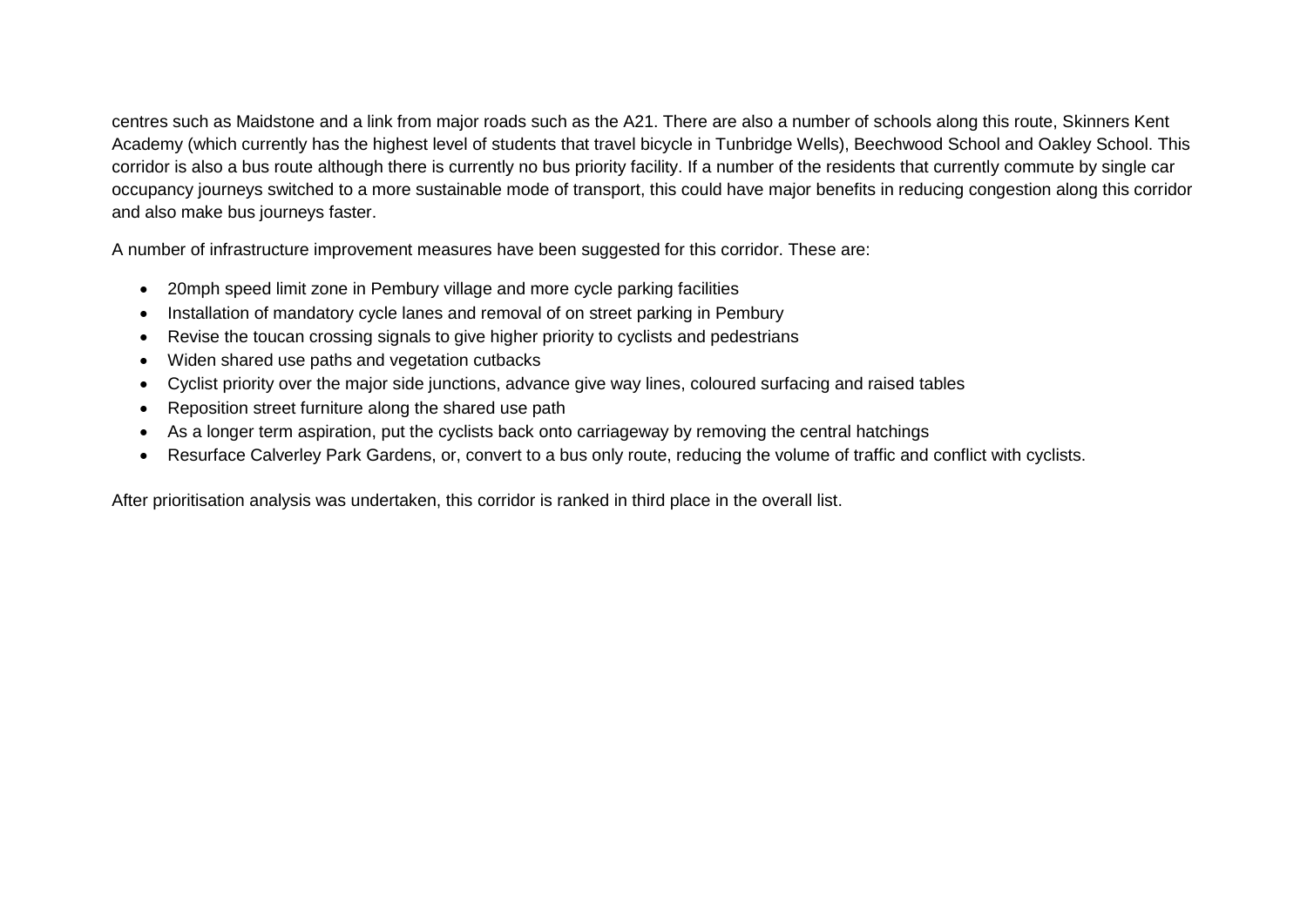## **Pembury (Pembury Ward)**

| <b>Category</b>                                                 | <b>Pembury Figure</b>                                                                                                                                                                                     |
|-----------------------------------------------------------------|-----------------------------------------------------------------------------------------------------------------------------------------------------------------------------------------------------------|
| <b>Current Working Age Population. Source: (1)</b>              | 57% of the total population - 3,500 people.                                                                                                                                                               |
| <b>Average Age. Source: (1)</b>                                 | 44.3                                                                                                                                                                                                      |
| <b>Life Expectancy</b>                                          | 74 Males and 81 Females                                                                                                                                                                                   |
| <b>Health and Disability. Source (2)</b>                        | 8.0% day to day activities limited a lot<br>$\bullet$<br>8.6% day to day activities limited a little<br>83.4% day to day activities not limited                                                           |
| <b>Car Ownership. Source (2)</b>                                | Households without a car or a van $-$ 12.4% (298)<br>Households with 1 car or van $-36.9\%$ (885)<br>Households with 2 cars/vans- 37.6% (903)<br>Households with 3+ cars/vans 13.1% (314)                 |
| <b>Housing Stock Source (3)</b>                                 | 2,460 households, 5.0% of Tunbridge Wells borough                                                                                                                                                         |
| <b>Employment by industry (3 largest sectors)</b><br>Source (2) | G- Wholesale and retail trade; repair of motor vehicles and motor cycles – 15.9% (468)<br>$\bullet$<br>Q- Human Health and Social Work activities - 14.4% (424)<br>$\bullet$<br>P- Education- 11.8% (348) |
| Method of travel to work. Source (2)                            | 68.6% driving a car/ van (2,017)<br>$\bullet$<br>4.6%- passenger in a car or van (135)<br>6.1% On Foot (180)<br>1.2% Bicycle (35)                                                                         |
| Distance travelled to work. Source (2)                          | Less than 2km- 9.4% (268)<br>$2-5km - 20.3\%$ (579)<br>5-10km- 19.4 (551)                                                                                                                                 |

*Source (1)- 2017 Mid Year Estimates, The Office for National Statistics (ONS),* 

*Source (2)- 2011 Census, The Office for National Statistics (ONS),*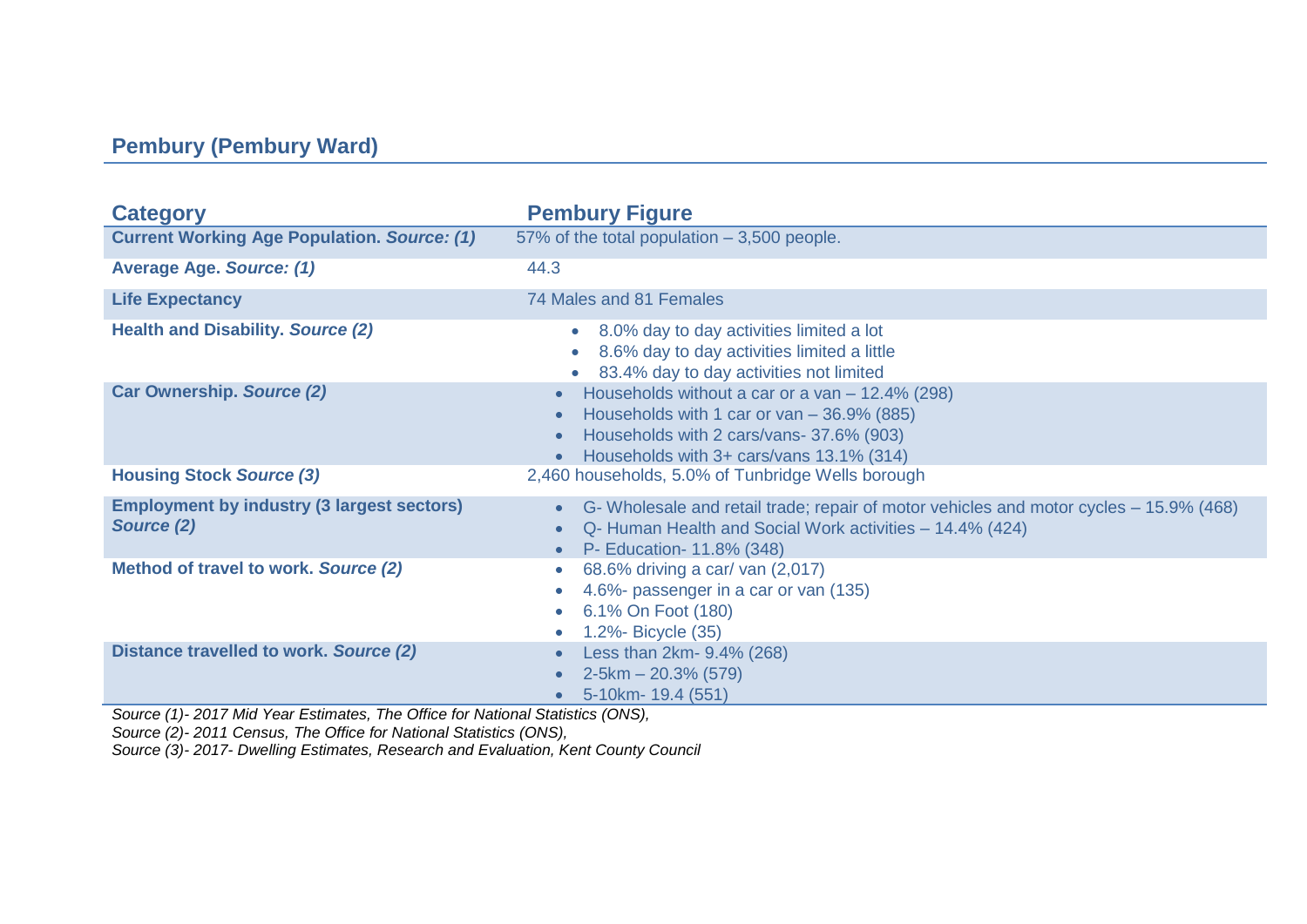# Langton Green to Royal Tunbridge Wells town centre (via A264, via Rusthall and via Nevill Park & the Common)

Cycling levels from this area of the borough are low at 2.0%, approximately 49 people, according to the 2011 census. Langton Green is approximately 4.8 km of the town centre, and Rusthall is approximately 3.2 km away. 56.9% of the population travel to work by single car occupancy and 10% of journeys are completed on foot. 40.8% of all journeys to work within this ward are under 5km, with 13.5% of journeys less than 2km. The A264



corridor suffers from peak hour congestion in the AM and PM.

Current cycling infrastructure provision along is corridor is poor. The A264 is predominantly a 40mph speed limit road, but is narrow and there is limited feasibility to provide segregated cycle lanes, or to widen the existing footway. There are also a number of dangerous side junctions along this corridor that require a redesign. An alternative route has been proposed via residential roads around Rusthall. This is also a key public transport corridor, which is the route of the frequent Arriva 281 service to the town centre, running every 20 minutes. The centre of Rusthall suffers from a lot of on-street and pavement parking. This is problematic for the bus link and discourages cycling. On the edge of the town centre, Major York's roundabout requires improvements for the safety of cyclists and pedestrians.

Another alternative route has been proposed via Nevill Park and across the Tunbridge Wells Common. However, currently Nevill Park is a private road, which is only officially to be used by the residents. In order to signpost this as a cycle route, it would require obtaining permission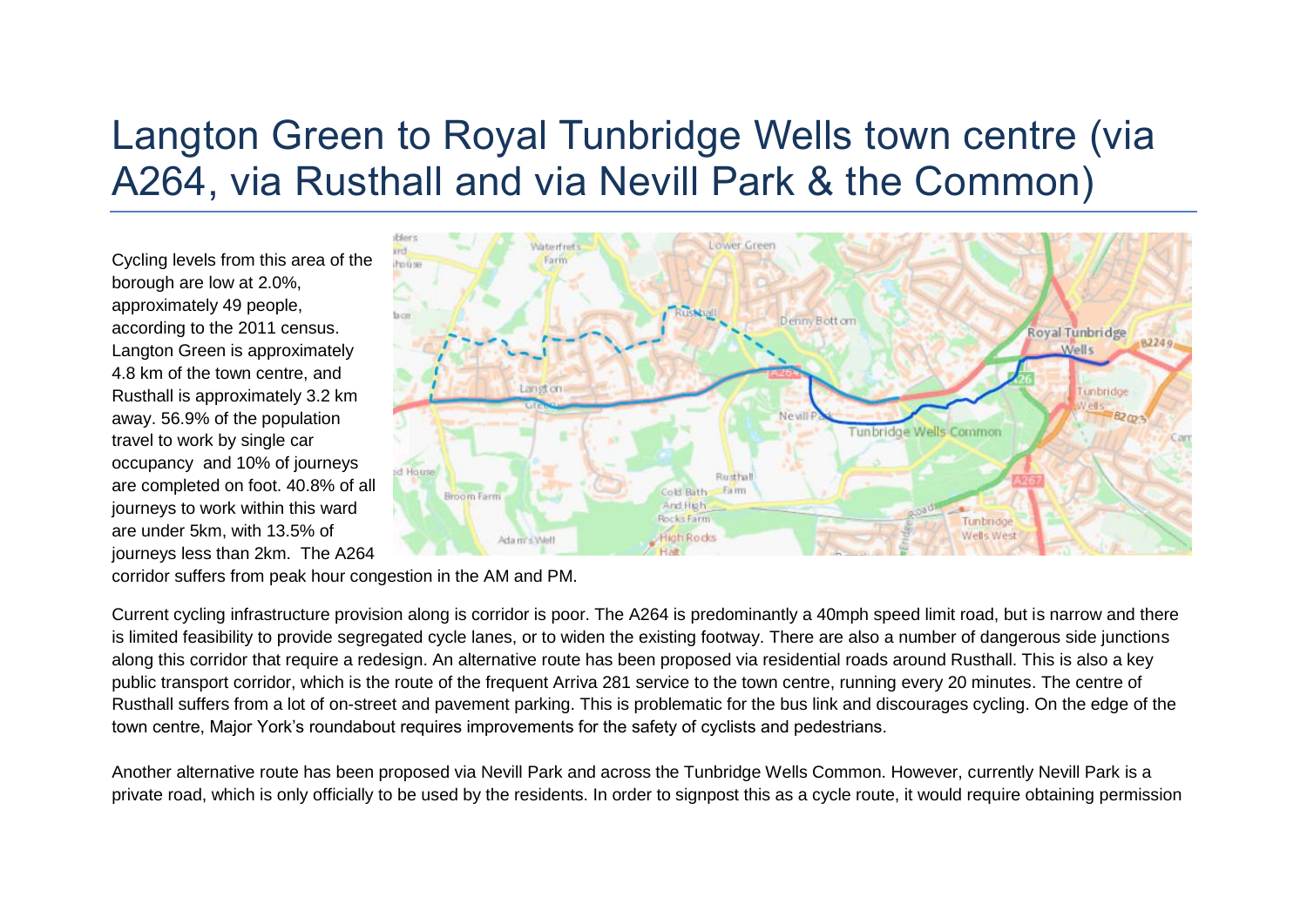from the management committee and resurfacing. The Tunbridge Wells Common, which is an off carriageway link, is a safer route to the town centre. This again would require consent from the Commons Conservators that manage the area, as well as resurfacing work, path widening and installation of lighting.

A number of infrastructure improvements have been suggested. As there are 3 separate routes proposed for this corridor, these are in the table below:

| Langton Green via the A264 (Route 2a)                                                                                                                                                                                                                                                                                                                                                                                                                                                                                         | Langton Green via residential roads and<br>A264 (Route 2b)                                                                                                                                                                                                                                                                                                                                                                                                                                                                                                 | Rusthall via Nevill Park and the Common (Route<br>2c)                                                                                                                                                                                                                                                                                                                                                                                                                                                                                                                                                                                                                                                                                                                                                                                     |
|-------------------------------------------------------------------------------------------------------------------------------------------------------------------------------------------------------------------------------------------------------------------------------------------------------------------------------------------------------------------------------------------------------------------------------------------------------------------------------------------------------------------------------|------------------------------------------------------------------------------------------------------------------------------------------------------------------------------------------------------------------------------------------------------------------------------------------------------------------------------------------------------------------------------------------------------------------------------------------------------------------------------------------------------------------------------------------------------------|-------------------------------------------------------------------------------------------------------------------------------------------------------------------------------------------------------------------------------------------------------------------------------------------------------------------------------------------------------------------------------------------------------------------------------------------------------------------------------------------------------------------------------------------------------------------------------------------------------------------------------------------------------------------------------------------------------------------------------------------------------------------------------------------------------------------------------------------|
| Improve street scape for pedestrians<br>and cyclists through Langton Green,<br>discourage on street parking and<br>reduce speed limit.<br>Shared use on footway, vegetation<br>cutbacks and priority over the side<br>junctions. Around Coach Road, footway<br>is wider-scope to convert to segregated<br>path and convert grass verge.<br>Lighting of the route, particularly<br>through wooded areas.<br>Shared use path up Major York's<br>roundabout - junction treatment at the<br>roundabout and shared use facilities. | Convert all footpaths to cycle tracks,<br>widen, resurface and install lighting.<br>Ensure sufficient wayfinding and<br>signage.<br>20mph zones and dropped kerbs.<br>Public Realm and streetscape<br>improvements along Rusthall High<br>Street. Review on street parking. Widen<br>footpath through verge clearance for<br>shared use.<br>Install crossing over Lower Green Road.<br>Widen existing footway adjacent to<br>A264.<br>Priority crossing for cyclists over<br>Rusthall Road.<br>Redesign Major York's roundabout to<br>prioritise cyclists. | Tiger crossing across the A264 over to Nevill<br>$\bullet$<br>Park and advance warning signs. Seek<br>agreement for signposting down private road.<br>Major York's Road currently dangerous, need<br>$\bullet$<br>to ensure well lit and tiger crossing over to<br>Common.<br>Seek agreement from Commons for<br>$\bullet$<br>signposting through here. Wayfinding, lighting,<br>resurface and widen path.<br>Formalise crossing over Castle Road.<br>$\bullet$<br>Advance warning signs and raised tables<br>$\bullet$<br>along side junctions.<br>Improve Church Road/ London Road<br>$\bullet$<br>crossroads. Segregated facilities on Western<br>end and reduce speed limit.<br>Install segregated lanes along Crescent Road.<br>$\bullet$<br>Reduce to 20mph speed limit and rationalise<br>number of entries/exits to the car park. |

After prioritisation, further analysis was undertaken and a weighting system utilised. As a result, Route 2A ranks in 9<sup>th</sup> place, Route 2B ranks at  $8<sup>th</sup>$  place and Route 2C in 7<sup>th</sup> place in the overall list.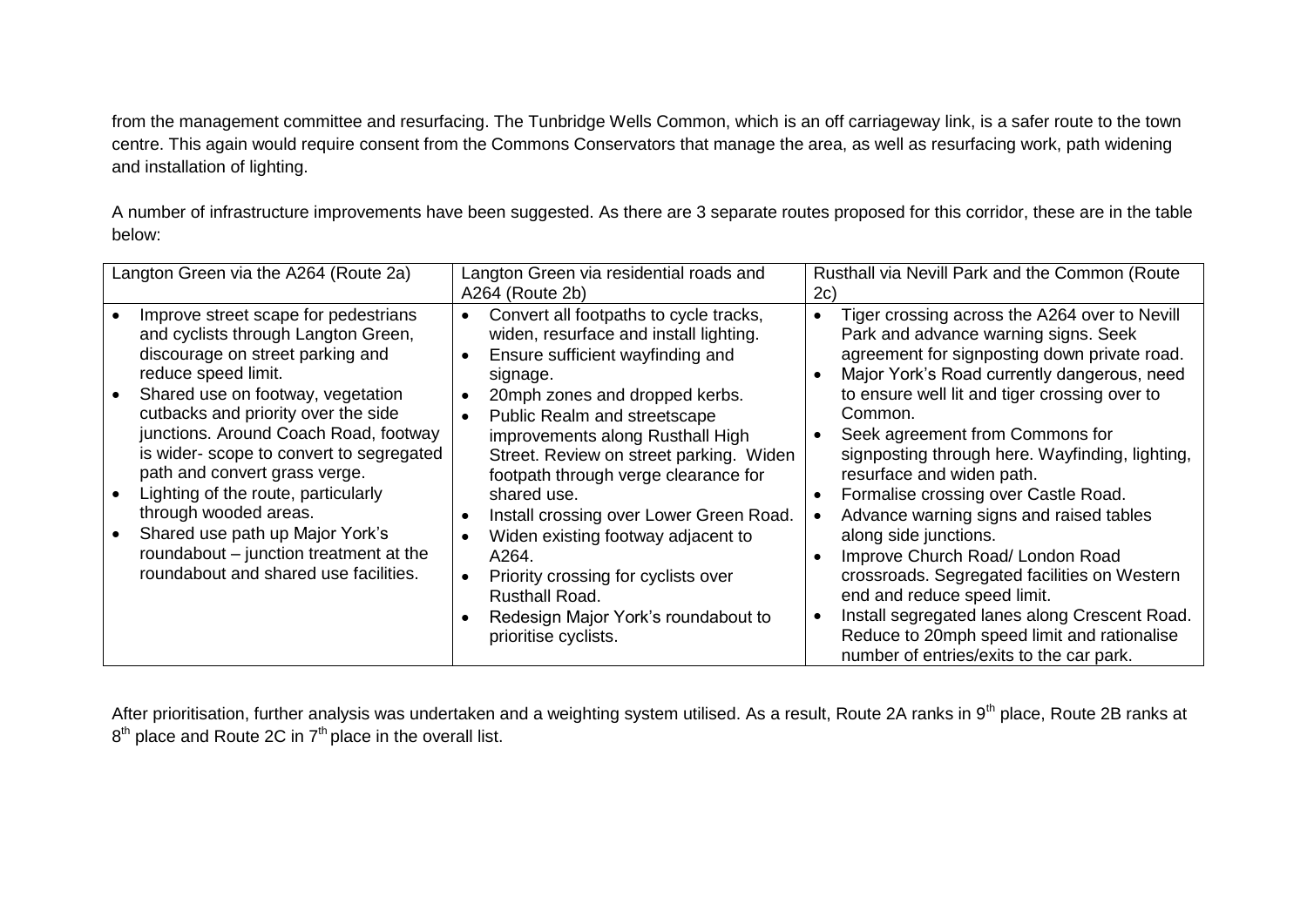## **Langton and Rusthall (Rusthall Ward)**

| <b>Category</b>                                                  | <b>Rusthall Ward Figure</b>                                                                                                                                                                                      |
|------------------------------------------------------------------|------------------------------------------------------------------------------------------------------------------------------------------------------------------------------------------------------------------|
| <b>Current Working Age</b><br><b>Population. Source: (1)</b>     | 59.8% of the total population-2980 people                                                                                                                                                                        |
| <b>Average Age. Source: (1)</b>                                  | 41.4                                                                                                                                                                                                             |
| <b>Life Expectancy</b>                                           | 77 Male, 82 female                                                                                                                                                                                               |
| <b>Health and Disability. Source (2)</b>                         | • 8.8% day to day activities limited a lot (437 people)<br>8.6% day to day activities limited a little (429 people)<br>82.6% day to day activities not limited (4,110 people)                                    |
| <b>Car Ownership. Source (2)</b>                                 | Households without a car or a van - 20.9% (434 people)<br>Households with 1 car or van- 47.7% (990 people)<br>Households with 2 cars/vans- 24.7% (512 people)<br>Households with 3+ cars/vans- 6.7% (140 people) |
| <b>Housing Stock Source (3)</b>                                  | 2230 households $-4.6\%$ of the district                                                                                                                                                                         |
| <b>Employment by industry (3)</b><br>largest sectors) Source (2) | G- Wholesale and retail trade; repair of motor vehicles and motor cycles-404 (16.1%)<br>Q- Human health and social work – 349 (13.9%)<br>$P -$ Education- 229 (9.1%)                                             |
| <b>Method of travel to work, Source</b><br>(2)                   | 56.9% Driving a car or a van (1,428 people)<br>4.9%- passenger in a car or a van (122 people)<br>2.0%- bicycle (49 people)<br>10.0%- on foot (250 people)                                                        |
| <b>Distance travelled to work.</b><br>Source (2)                 | Less than $2km - 13.5\%$ (324 people)<br>$2-5km - 27.3%$ (653 people)<br>5-10km-8.34%- (202 people)<br>Of total in employment – 49.2% travel less than 10km to work.                                             |

*\* These statistics look at the Rusthall Ward, as Langton is incorporated under Speldhurst and Bidborough Source (1)- 2017 Mid Year Estimates, The Office for National Statistics (ONS),* 

*Source (2)- 2011 Census, The Office for National Statistics (ONS),*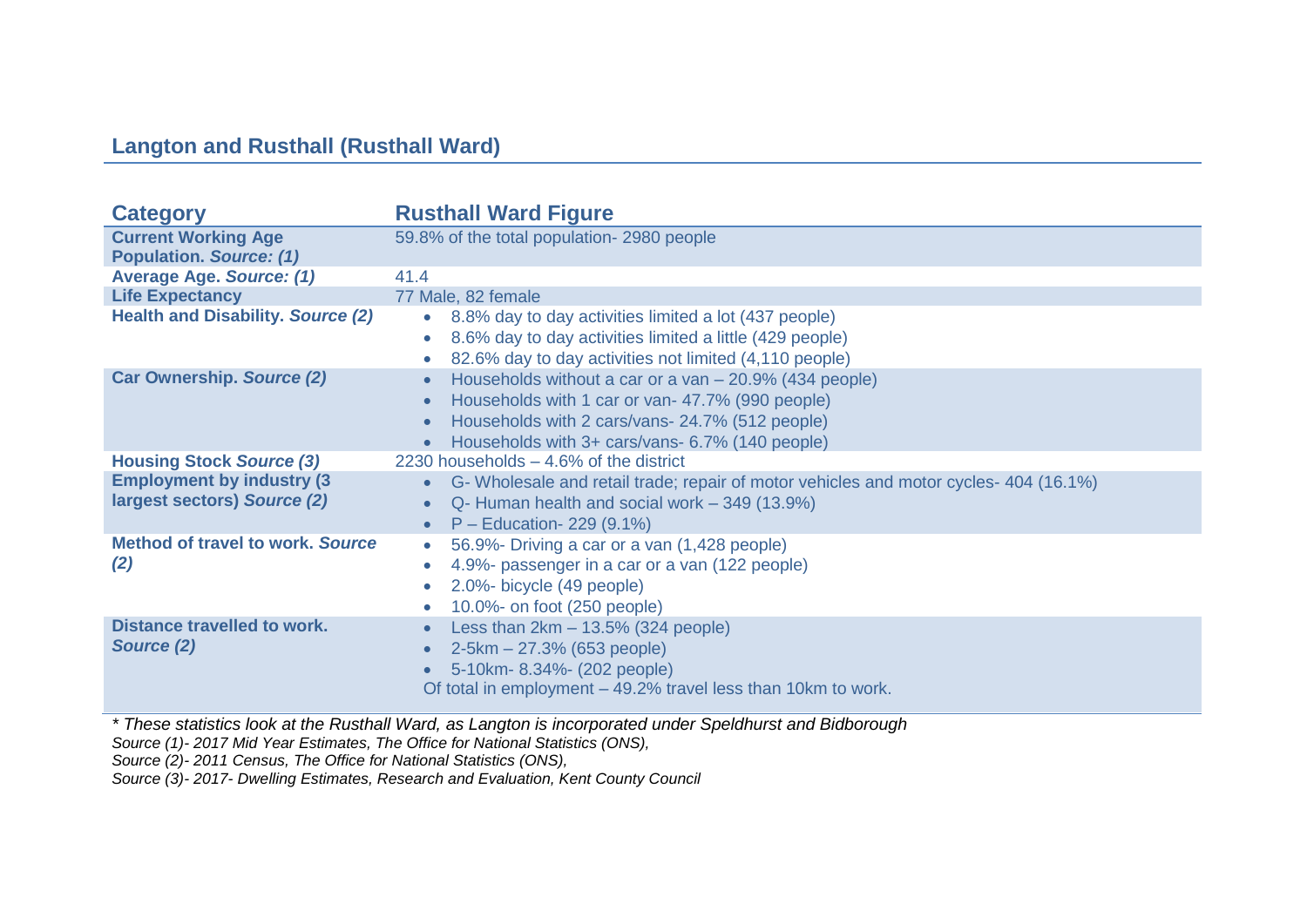# Hawkenbury to the town centre (via Farmcombe Road and via Camden Park)

Hawkenbury is close to the town centre at 1.8km and technically is classified as Park Ward. Current levels of cycling are low at 1.2% (around 43 people according to the 2011 census). However, travel to work on foot is high, at 21.1% of journeys. Levels of single car occupancy journeys are again by far the highest mode of transport at 40.5% of all journeys (over 1450 journeys to work). A large employer (AXA PPP) is located in the centre of Hawkenbury, which generates a large volume of traffic during the peak hours. However, as data is taken from Park Ward as a whole (which covers the general town centre area), this may not be representative of journeys solely undertaken in Hawkenbury.

There are two alternative routes proposed for this corridor, one via Farmcombe Road

and the Grove Park, and the other along Camden Park, a private residential road. There is no cycling infrastructure currently provided along this corridor, except for a very short stretch of shared use directly outside International House and a recently introduced 20mph zone in the Farmcombe Road area.

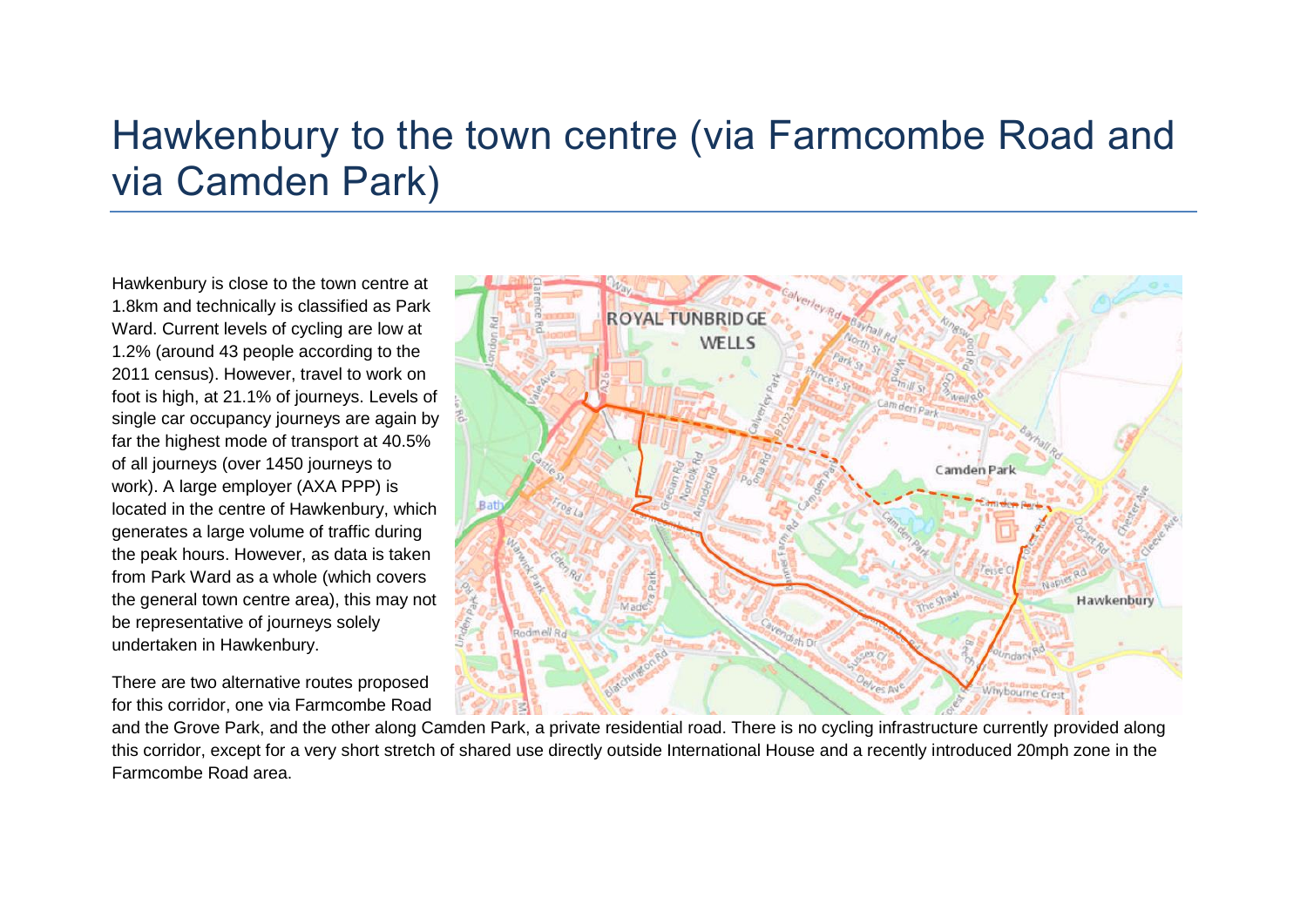A number of infrastructure improvement measures have been suggested for this corridor. Routes via Farmcombe Road and Camden Park have been assessed:

| Hawkenbury via Farmcombe Road                                    | Hawkenbury via Camden Park                                     |
|------------------------------------------------------------------|----------------------------------------------------------------|
| Cyclist priority over all side junctions, advance stop lines and | Revise current shared use layout connecting Hawkembury         |
| feed in lanes.                                                   | $\bullet$                                                      |
| Tiger crossings and 20mph speed limit in residential roads.      | village to Camden Park. Seek agreement to signpost cyclists    |
| Reallocate road space to implement cycle lanes on Forest         | down Camden Park, ensure sufficient lighting and vegetation    |
| Road                                                             | cutbacks                                                       |
| Redesign mini roundabout design along Farmcombe Road             | Revise side junctions to give cyclists priority.               |
| Ensure sufficient signage and wayfinding.                        | Ensure wayfinding and signage                                  |
| Signpost down Farmcombe Lane to avoid the steep gradient         | Camden Hill- introduce 20mph, traffic calming and discourage   |
| up to Claremont Road- ensure routing is clear and surfacing is   | extensive on street parking                                    |
| appropriate                                                      | Grove Hill Road- advance stop line for cyclists exiting Camden |
| Advance warning of cyclists on blind corners.                    | Hill – improve public realm, way finding signage and 20mph     |
| Grove Park – signage, marking and adequate lighting.             | speed limit                                                    |
| Improve Grove Hill Road/Mt Pleasant roundabout as                | Grove Hill Road/Mt Pleasant roundabout- improvements as in     |
| suggested in the Urban Design Framework.                         | the Urban Design Framework.                                    |

After prioritisation, the routes via Camden Park and Farmcombe Road rank at 1<sup>st</sup> and 2<sup>nd</sup> in the overall list.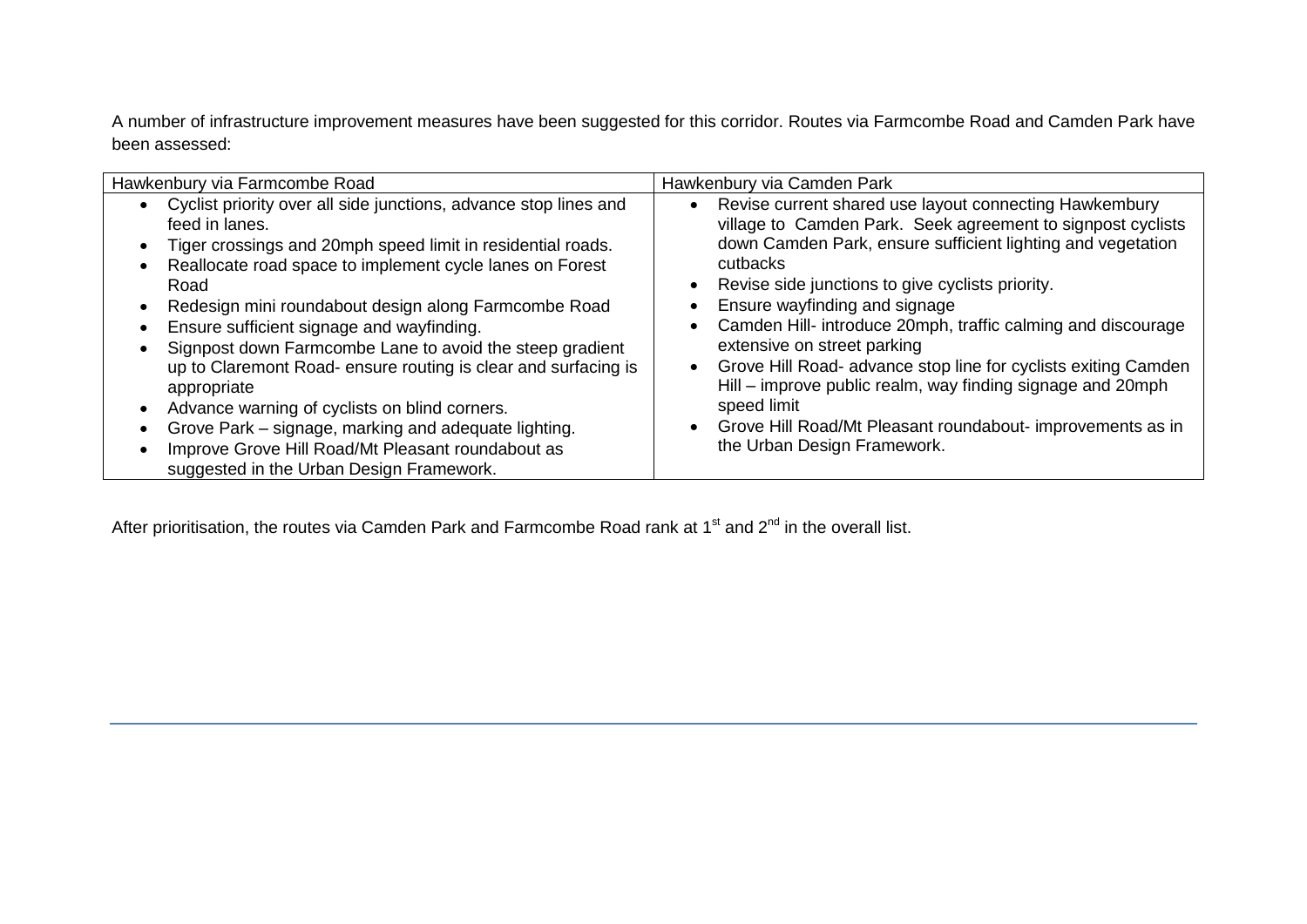# Cross Town (via A264/ Church Road and via the Common)

Both Cross Town and Hawkenbury corridors are included in Park Ward.

The Cross Town link joins together the Langton/Rusthall corridor at the Major York's roundabout up to Calverley Park Gardens, the start of the Pembury Road corridor. One of these routes is proposed on carriageway, via the A264 Bishops Down Road, Church Road and Crescent Road. The other is via more residential roads and across the Tunbridge Wells Common. There is a large volume of all modes of transport moving in both directions across the town centre. The majority of roads are narrow, congested and the geography of the town centre has a number of steep hills, which can discourage cycling. There are a number of



key employers in the centre, as well as a popular rail station, a large number of public transport links and the borough's main retail offering. The route via the Common is a safer, off carriageway alternative however, this currently does not permit cycling. The route through the town centre is an important key link in order to allow cyclists to complete their journeys and to encourage modal shift from the single car journeys to cycling and walking. There is also currently a major gap in the Sustans NCN 18 route through the town centre which needs joining up.

This has been split up by routing along the main road, and routes via the Tunbridge Wells Common.

| Road/Crescent Road<br>A264/Church<br>⊥the<br>Cross<br>roads-<br>I own via<br>e main | unbridge Wells<br>' roads and the<br>⊦via residential ro<br>Common<br>Cross<br><b>LOWP</b> |
|-------------------------------------------------------------------------------------|--------------------------------------------------------------------------------------------|
| Blanket 20mph zone<br>centre<br>across the town                                     | <b>Blanket 20r</b><br>$20$ mph.<br>⊧ town centre<br>across the l<br>n zonel                |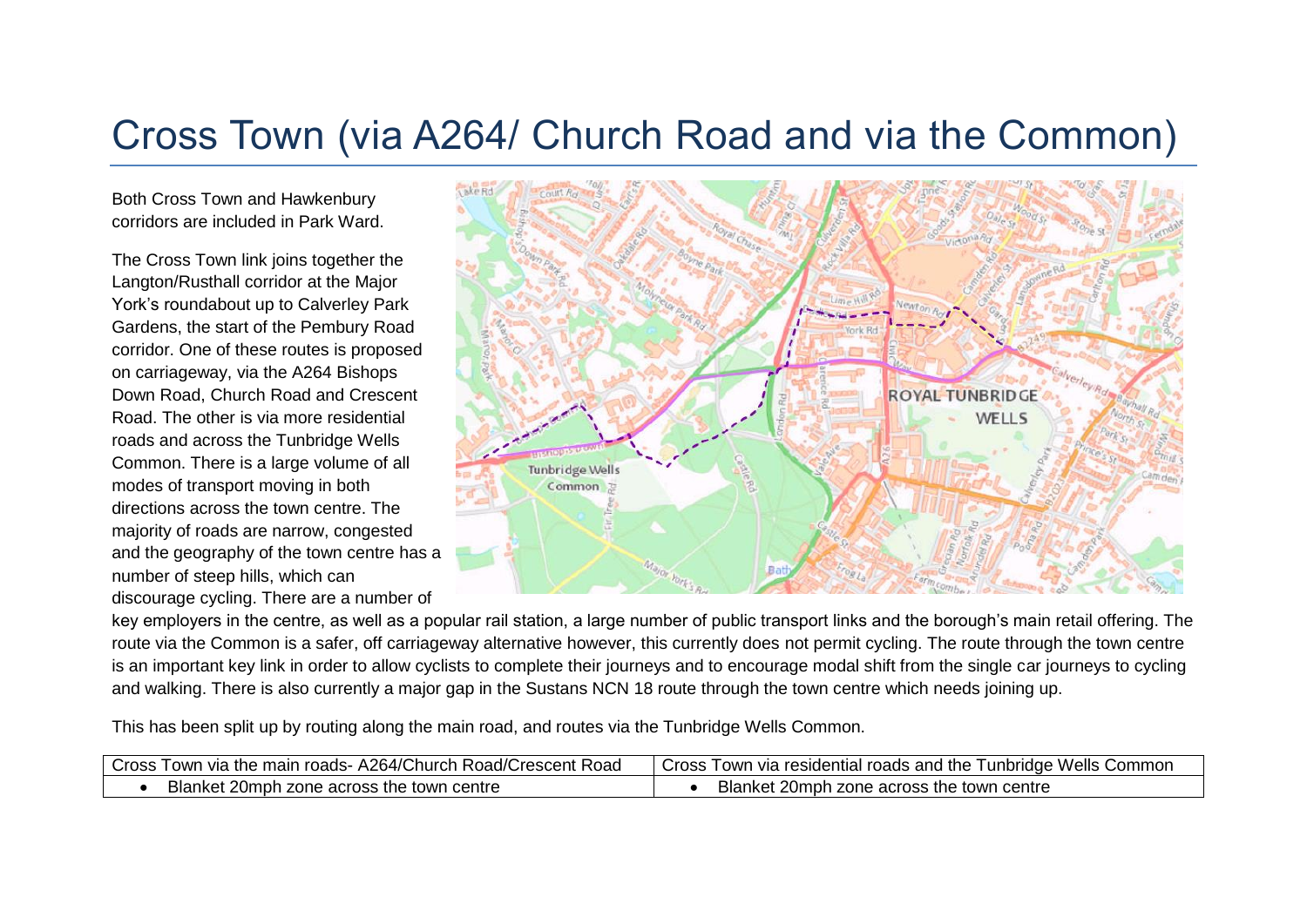| Convert existing footway to a shared use path.<br>Convert Zebra crossings to a tiger crossing<br>Shared use on Southern footway down Church Road, or, if<br>possible take land from the Common for a segregated cycle<br>lane.<br>Junction improvement at the London Road/Church Road<br>crossroads. Toucan crossings on all arms, advance stop lines<br>and protected junction approaches.<br>Reduce traffic volume and speed on Church Road (by Trinity<br>Theatre). Raised tables and side entry treatments.<br>Improve Church Road/Mount Pleasant Road crossroads.<br>Crescent Road, segregated cycle lanes but narrow<br>carriageway towards Carrs Corner. Reduce number of<br>entries/exits to Crescent Road car park | Bishops Down Road- raised tables, advance warning to<br>cyclists.<br>Shared use along short stretch of Mount Ephraim to the<br>common. Convert Zebra crossing to a Tiger crossing.<br>Widen path through the Common, ensure wayfinding, lighting<br>and sufficient surfacing. Need to seek agreement from the<br>Commons group to allow signposting.<br>Improve London Road/Church Road crossroads. Toucan<br>crossings on all arms and upgrade on street cycle facilities.<br>Advanced stop lines and protected junction approaches.<br>Inner London Road- potentially make one way going<br>northbound. Raised tables and advance warning of cyclists.<br>Dudley Road- potential contraflow to allow cycling in both<br>directions.<br>Try to remove on street parking on Calverley Road. |
|-----------------------------------------------------------------------------------------------------------------------------------------------------------------------------------------------------------------------------------------------------------------------------------------------------------------------------------------------------------------------------------------------------------------------------------------------------------------------------------------------------------------------------------------------------------------------------------------------------------------------------------------------------------------------------------------------------------------------------|---------------------------------------------------------------------------------------------------------------------------------------------------------------------------------------------------------------------------------------------------------------------------------------------------------------------------------------------------------------------------------------------------------------------------------------------------------------------------------------------------------------------------------------------------------------------------------------------------------------------------------------------------------------------------------------------------------------------------------------------------------------------------------------------|
|-----------------------------------------------------------------------------------------------------------------------------------------------------------------------------------------------------------------------------------------------------------------------------------------------------------------------------------------------------------------------------------------------------------------------------------------------------------------------------------------------------------------------------------------------------------------------------------------------------------------------------------------------------------------------------------------------------------------------------|---------------------------------------------------------------------------------------------------------------------------------------------------------------------------------------------------------------------------------------------------------------------------------------------------------------------------------------------------------------------------------------------------------------------------------------------------------------------------------------------------------------------------------------------------------------------------------------------------------------------------------------------------------------------------------------------------------------------------------------------------------------------------------------------|

After prioritisation, the route via the Commons and the Cross Town route are ranked as  $4^{\text{th}}$  and  $6^{\text{th}}$  and in the overall list.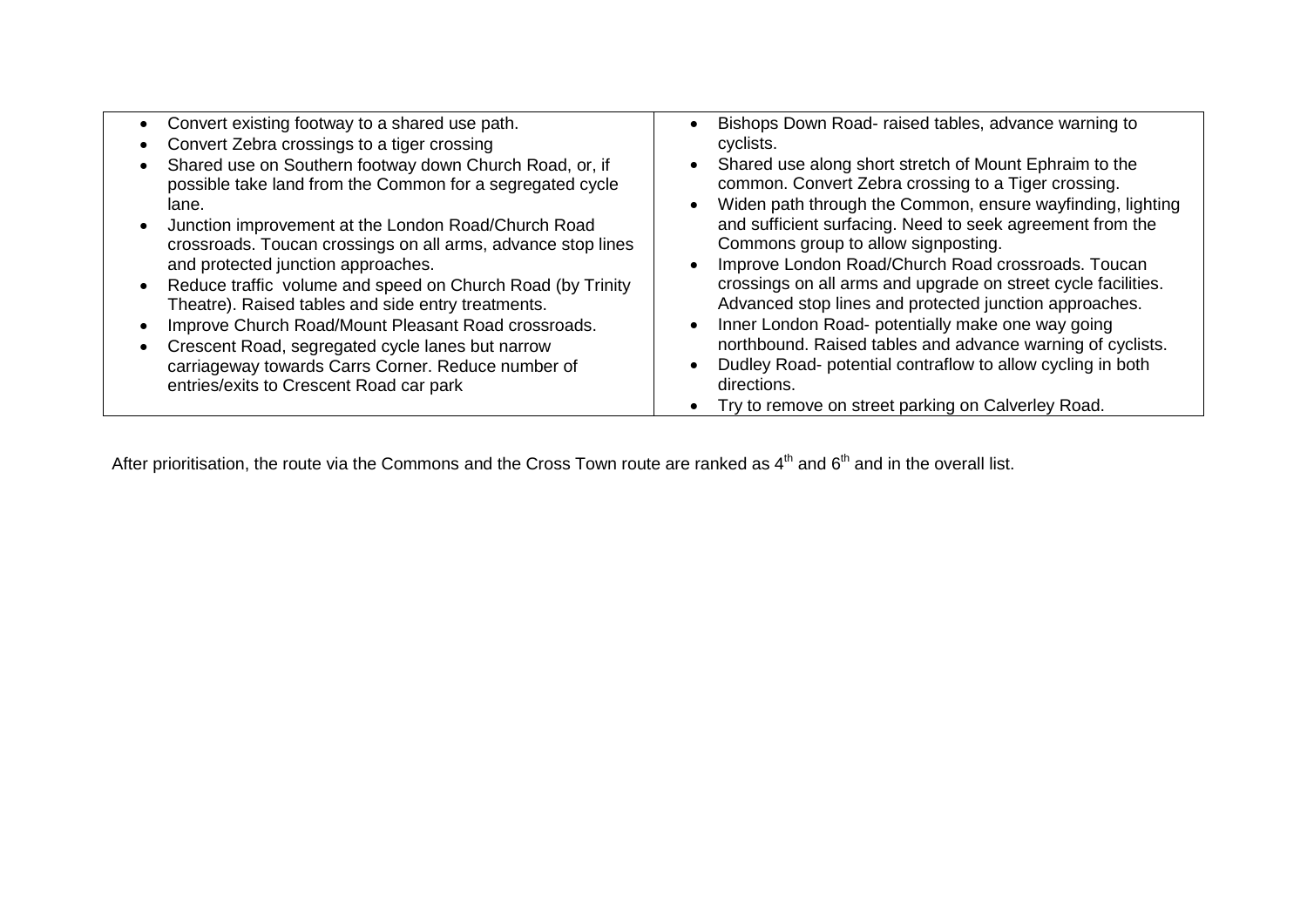## **Hawkenbury and Cross Town (Park Ward)**

| <b>Category</b>                                                  | <b>Park Ward figure</b>                                                                                                                                                                                                                    |
|------------------------------------------------------------------|--------------------------------------------------------------------------------------------------------------------------------------------------------------------------------------------------------------------------------------------|
| <b>Current Working Age</b><br><b>Population. Source: (1)</b>     | 58.8% of the total population-4590 people                                                                                                                                                                                                  |
| <b>Average Age. Source: (1)</b>                                  | 42.5                                                                                                                                                                                                                                       |
| <b>Life Expectancy</b>                                           | 78 Male, 81 Female                                                                                                                                                                                                                         |
| <b>Health and Disability. Source (2)</b>                         | 7.1% day to day activities limited a lot (526 people)<br>$\bullet$<br>9.2% day to day activities limited a little (674 people)<br>$\bullet$<br>83.7% day to day activities not limited (6163 people)                                       |
| <b>Car Ownership. Source (2)</b>                                 | Households without a car or a van $-$ 22.1% (736)<br>Households with 1 car or van $-50.3\%$ (1,674)<br>Households with 2 cars/vans- 21.9% (730)<br>Households with $3+$ cars/vans $-5.6\%$ (187)                                           |
| <b>Housing Stock Source (3)</b>                                  | 3560 households (7.3% of the district)                                                                                                                                                                                                     |
| <b>Employment by industry (3)</b><br>largest sectors) Source (2) | G- Wholesale and retail trade; repair of motor vehicles and motor cycles – 13.0% (469 people)<br>M- Professional, scientific and technical activities – 12.2% - (441 people)<br>K- Financial and Insurance activities – 12.1% (437 people) |
| <b>Method of travel to work, Source</b><br>(2)                   | 40.5% driving a car or van (1459 people)<br>$\bullet$<br>2.9% passenger in a car or van (103 people)<br>1.2% bicycle (43 people)<br>21.1% on foot (761 people)                                                                             |
| <b>Distance travelled to work.</b><br>Source (2)                 | Less than $2km - 26.2% - 917$ people<br>2-5km- 10.6% - 371 people<br>5-10km- 6.7% - 236 people                                                                                                                                             |

*\*Park Ward incorporates the area of Hawkenbury and across the town centre, so will be used for both corridors.*

*Source (1)- 2017 Mid Year Estimates, The Office for National Statistics (ONS)*

*Source (2)- 2011 Census, The Office for National Statistics (ONS)*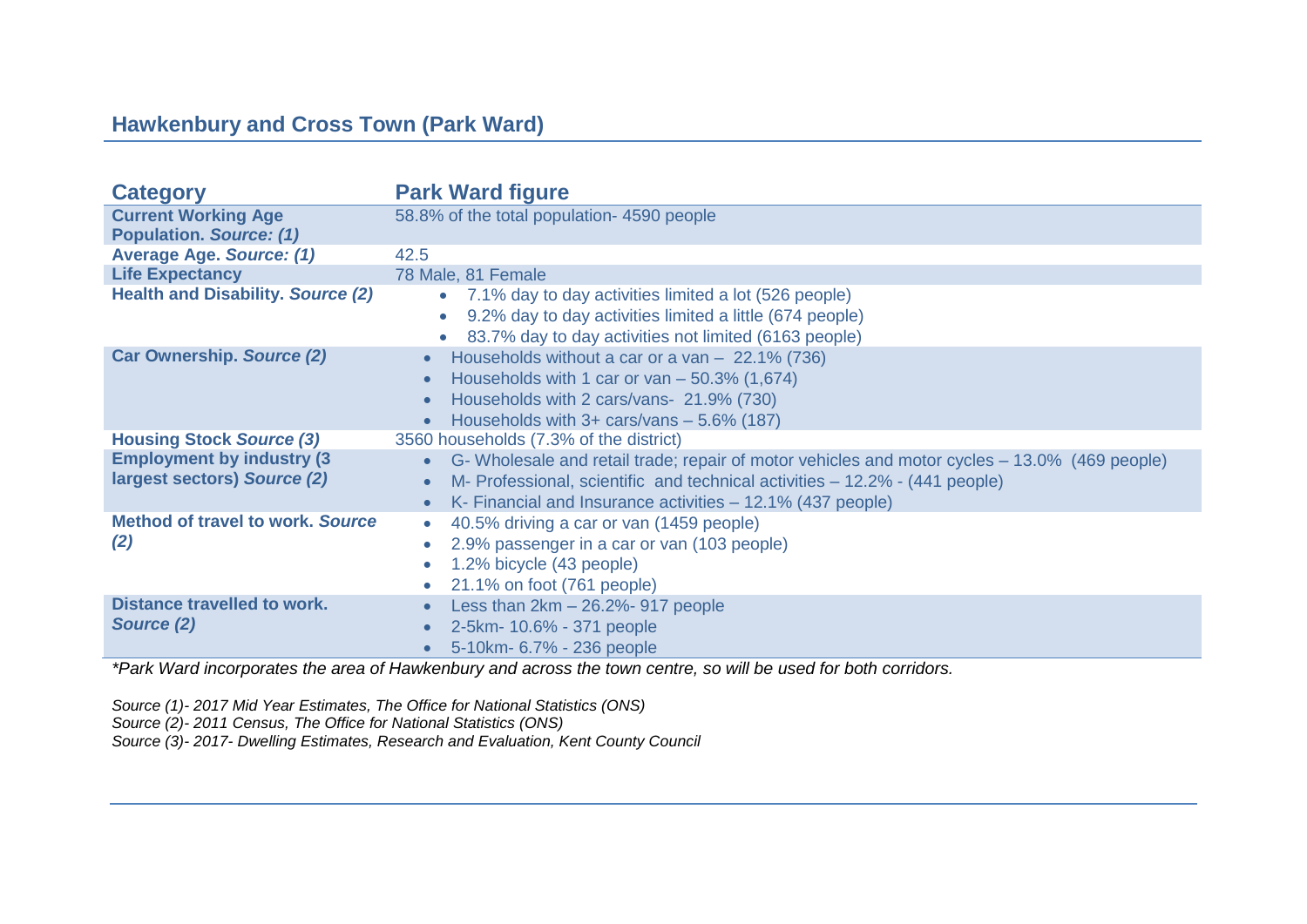## Barnett's Wood (Southborough and High Brooms Ward)

The Barnett's Wood cycle route is on the periphery of the town centre, connecting Southborough, a major residential area, to the North Farm Estate a key employment area and retail & leisure destination. It also provides a link to High Brooms Rail Station, which is a busy commuter station. Levels of cycling to work from the Southborough and High Brooms Ward are low at 1.7% (approximately 67 people in 2011). Levels of walking to work are higher in this Ward at 15.0% of journeys, but driving a car remains by far the largest proportion of modal share, at 55.4% of commutes. Journeys to work in this Ward tend to be short, which brings potential to encourage modal shift, 71.2% of all journeys to work are less than 5km, with 26.6% less than 2km.



This proposed route starts adjacent to the new Southborough Hub development and is through residential roads, where a 20mph limit is proposed. There are a few major junctions along the route which require re-alignment and prioritisation to be given to pedestrians and cyclists.. The route then continues onto Dowding Way where it links to the existing 21<sup>st</sup> Century Way cycle route, and the Longfield Road shared use path and eventually onto the A21 NMU link. There are a number of large employers in the North Farm area, as well as having a number of large retail stores and a leisure park, which includes restaurants, a cinema and bowling alley.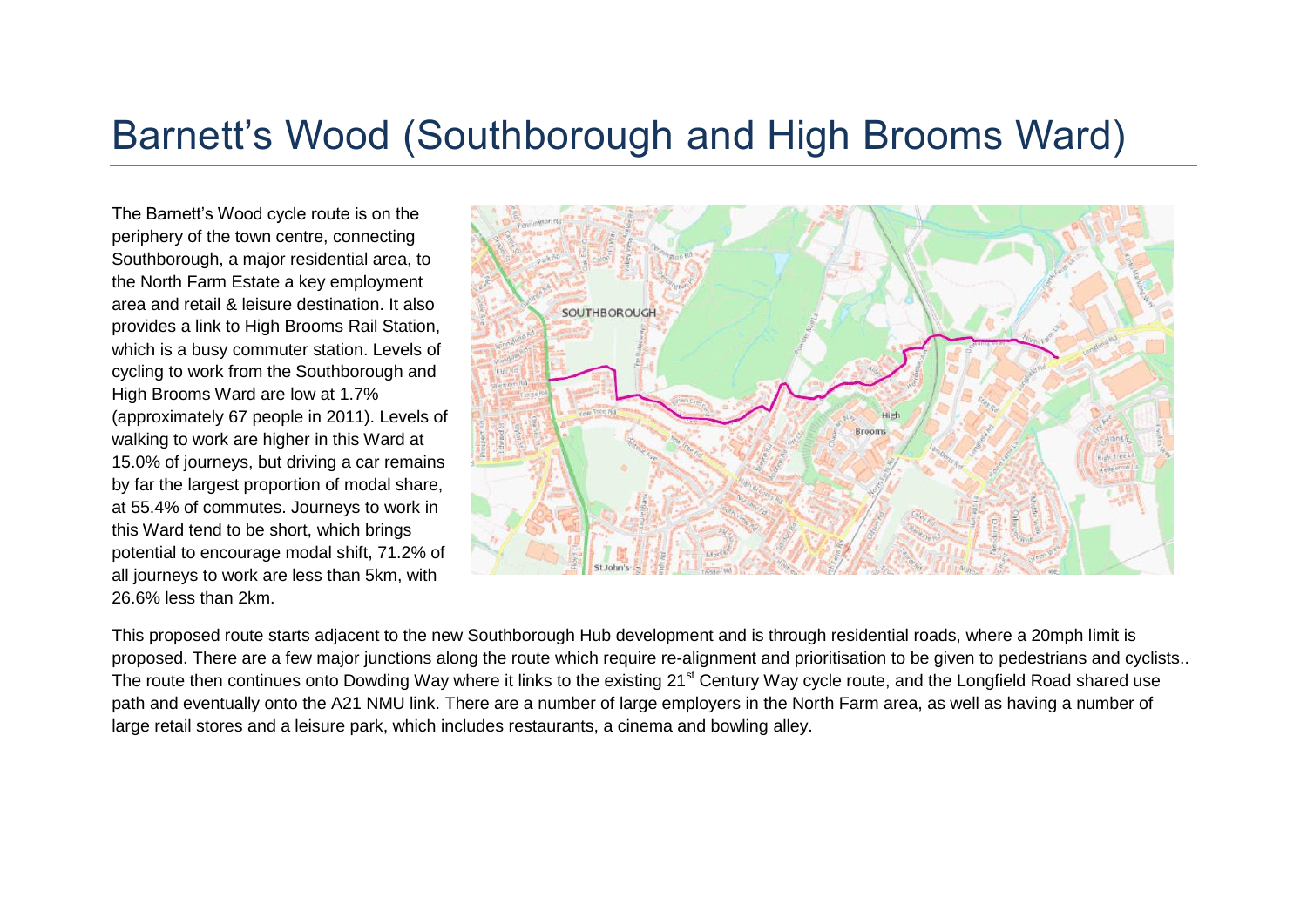A number of infrastructure improvements have been suggested for this corridor including:

- Relocate signalised crossing around Western Road junction and 20mph speed limit zone in this area.
- Segregated/shared use cycle path as part of the Southborough Hub development.
- 20mph speed limit and wayfinding around Powdermill Lane residential area. Resurface Hillcrest and convert verge along Brokes Way to shared use.
- Provide a dedicated lane for cyclists at Powdermill Lane/Brokes Way junction
- Mandatory cycle lane on Powdermill Lane and 20mph speed limit.
- Segregated cycle lanes along Barnett's Way.
- Priority crossing over Hornbeam Avenue.
- Wayfinding signage at Juniper Close to Dowding Way. Remove railings, widen and vegetation cutbacks and wayfinding signage.

After prioritisation, the Barnett's Wood route is ranked  $5<sup>th</sup>$  in the overall list.